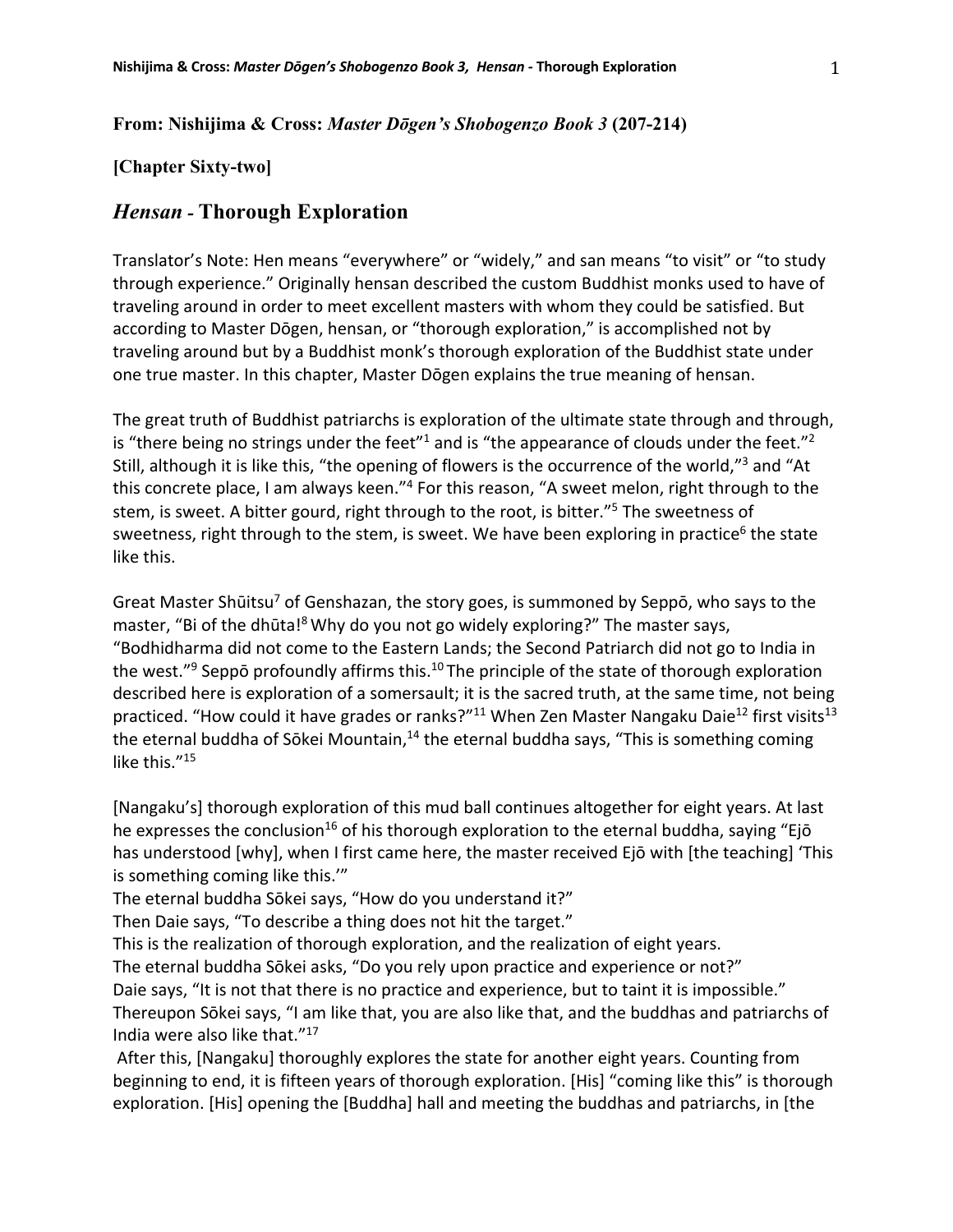realization that] "describing a thing does not hit the target" is still exploration of "also being like that." Since entering the picture and looking, he has thoroughly explored the state in sixty fivehundreds of thousand myriad koți s of transformations of the body.<sup>18</sup> We do not esteem idly entering one monastery and leaving another monastery as thorough exploration. We esteem discovery with the whole of the eyes as thorough exploration. We esteem attainment of the ultimate through action as thorough exploration. To see, through to the end, how thick is the skin of the face: this is thorough exploration.

The point of Seppō's expression about thorough exploration is originally neither to encourage [Gensha] to leave the mountain nor to encourage him to travel north and south; it is to promote the thorough exploration that Gensha expresses as "Bodhidharma did not come to the Eastern Lands; the Second Patriarch did not go to India in the west." It is like saying, for example, "How could [this] not be thorough exploration?" Gensha's saying that Bodhidharma did not come to the Eastern Lands is not a random expression about coming and yet not coming; it is the truth that the earth is without an inch of land. What we call "Bodhidharma" is an acute case of thelifeblood.<sup>19</sup> Even if the whole of the Eastern Lands suddenly sprang up in the extreme and waited upon him, that would not impinge upon his movement of his own body<sup>20</sup> —nor indeed upon his turning around in the stream of [others'] words.<sup>21</sup> Because he does not come to the Eastern Lands, he looks the Eastern Lands in the face. Although the Eastern Lands meet with a buddha's face and a patriarch's face, it is not that he has come to the Eastern Lands; it is that he has grasped the state of a Buddhist patriarch and lost [his own] nostrils. In sum, land is beyond east and west, and east and west are not connected with land. "The Second Patriarch did not go to India in the west": in thoroughly exploring India, he does not go to India. If the Second Patriarch goes to India, [his state] is [only] having lost an arm.<sup>22</sup> Now, why does the Second Patriarch not go to India? He does not go to India because he has sprung inside [Bodhidharma's] blue eyes. If he had not sprung inside those blue eyes, he would go to India without fail. We esteem gouging out Bodhidharma's eyes as thorough exploration. Going to India in the west and coming to the Eastern Lands are not thorough exploration. We do not esteem going to Tendai<sup>23</sup> or to Nangaku,  $24$  or traveling to Godai<sup>25</sup> or to the heavens above, as thorough exploration. If we fail to see through and get free from the four oceans and five lakes,<sup>26</sup> the state is not thorough exploration. Visiting the four oceans and five lakes does not cause the four oceans and five lakes to experience thorough exploration but only makes it slippery on the road and slippery underfoot, thus causing us to forget thorough exploration. In general, because we see it as thorough exploration to explore to the end that "The whole universe in the ten directions is the real human body," $^{27}$  we can investigate the real state in which "Bodhidharma did not come to the Eastern Lands and the Second Patriarch did not go to India in the west." Thorough exploration is a big stone being big and a small stone being small. It is, without disturbing stones, to let the big experience themselves and the small experience themselves. To experience hundred thousand myriads of things at hundred thousand myriads of places is not yet thorough exploration. Performance of hundred thousand myriads of bodily transformations within the stream of half a word: this is thorough exploration. For example, to work the earth and only to work the earth is thorough exploration. To pass from once working the earth, to once working the sky, to once working the four quarters and eight aspects, is not thorough exploration. Gutei's<sup>28</sup> exploration of Tenryū,<sup>29</sup> and attainment of the one-finger state,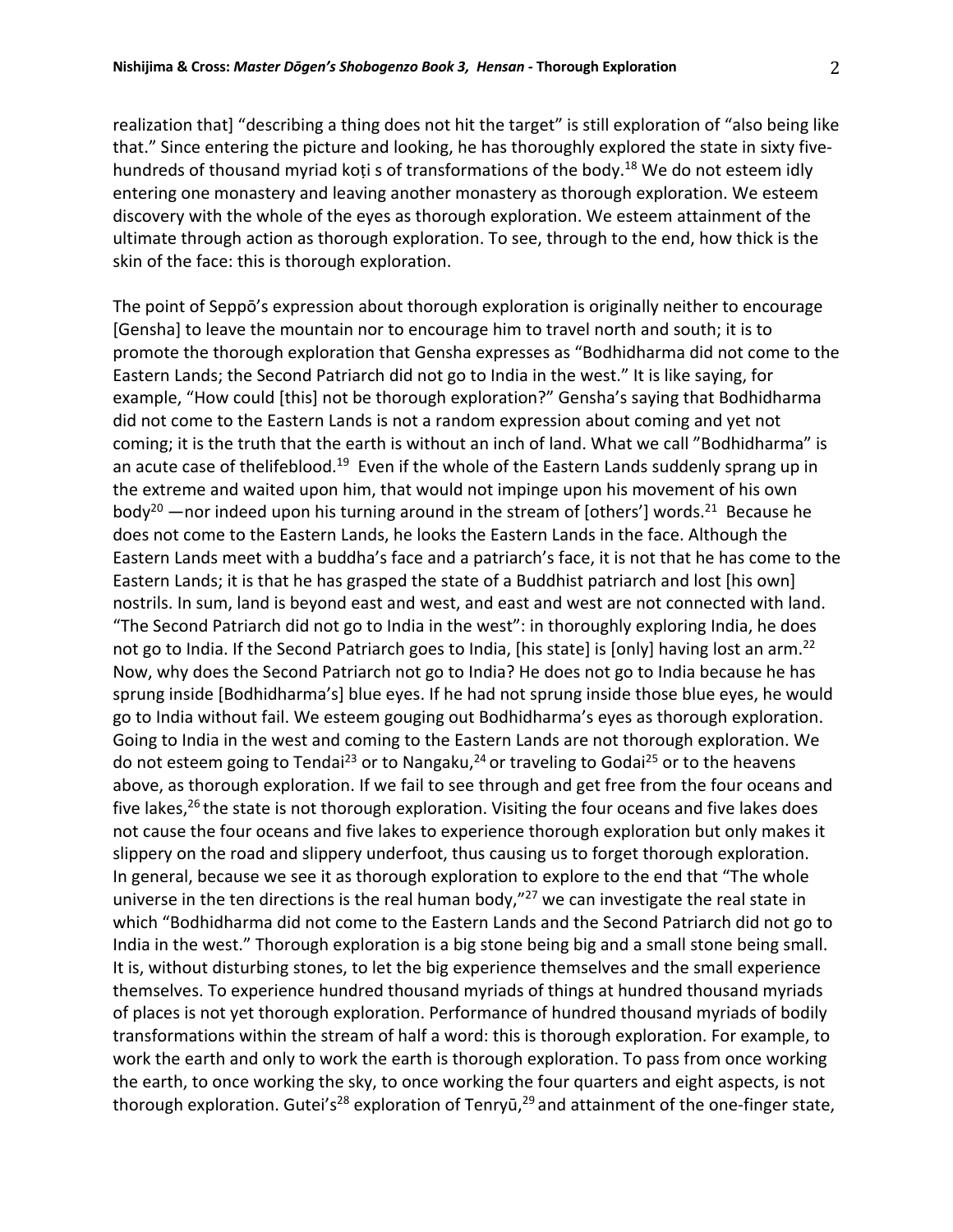is thorough exploration. "Gutei's only raising one finger"<sup>30</sup> is thorough exploration. Gensha preaches to the assembly, "I and Old Master Śākyamuni have experienced the same state."<sup>31</sup> Then a monk steps forward and asks, "I wonder what person you met." The master says, "The third son of the Sha family, on a fishing boat."<sup>32</sup> The head-to-tail rightness experienced by "Old Master Śākyamuni" is naturally the same as the experience of Old Master Śākyamuni himself. And because the head-to-tail rightness experienced by Old Man Gensha is naturally the same as the experience of Old Man Gensha himself, Old Master Śākyamuni and Old Man Gensha are experiencing the same state. Old Master Śākyamuni and Old Man Gensha are investigating to the limit the experience of satisfaction and the experience of dissatisfaction: this is the principle of thorough exploration. Because Old Master Śākyamuni experiences the same state as Old Man Gensha, he is the eternal buddha. Because Old Man Gensha is in the same state as Old Master Śākyamuni, he is a descendant. We should thoroughly explore this truth, in detail. [Gensha meets] "The third son of the Sha family, on a fishing boat": we should clarify this point and learn it in experience. That is, in other words, to strive to thoroughly explore the moment in which Old Master Śākyamuni and Old Man Gensha simultaneously experience the same state. Old Man Gensha, who has met the third son of Sha on a fishing boat, is present, and is experiencing the common state. The third son of Sha, who has met a shaven-headed man on Genshazan, is present, and is experiencing the common state. We should allow ourselves to consider, and should allow others to consider, experience of sameness and experience of difference. Old Man Gensha and Old Master Śākyamuni are experiencing the same state and thoroughly exploring it. We should thoroughly explore, and should commonly experience, the truth that "the third son of Sha" and "I" have met a "What person."<sup>33</sup> Unless the truth of thorough exploration is actually manifest in the present, experience of the self is impossible, and experience of the self is unsatisfactory; experience of others is impossible and experience of others is unsatisfactory; experience of "a person" is impossible, experience of "I" is impossible, experience of a fist is impossible, and experience of the eye is impossible—lifting the self<sup>34</sup> by fishing the self is impossible.<sup>35</sup> When thorough exploration is perfectly realized already, it is free of "thorough exploration": "When the sea is dry its bottom is not seen; when human beings die no trace of their mind is retained."<sup>36</sup> "The sea is dry" describes the whole sea having totally dried up. At the same time, if the sea has dried up, a "sea bed" is not seen. "Retaining no trace," and "total retention," are both in the human mind. When human beings die our mind does not remain: it is because we have grasped death that "mind" does not remain.<sup>37</sup> Thus, we can conclude that the whole human being is mind, and the whole of mind is a human being. We investigate in experience the front and back of each such partial thought.

My late master Tendō, the eternal buddha, on an occasion when veterans of the truth from many districts have assembled to request his formal preaching in the Dharma hall, gives the following formal preaching:

*The great truth is gateless. It springs out beyond your brains. As space, it transcends any path. [Yet] it has already got inside the*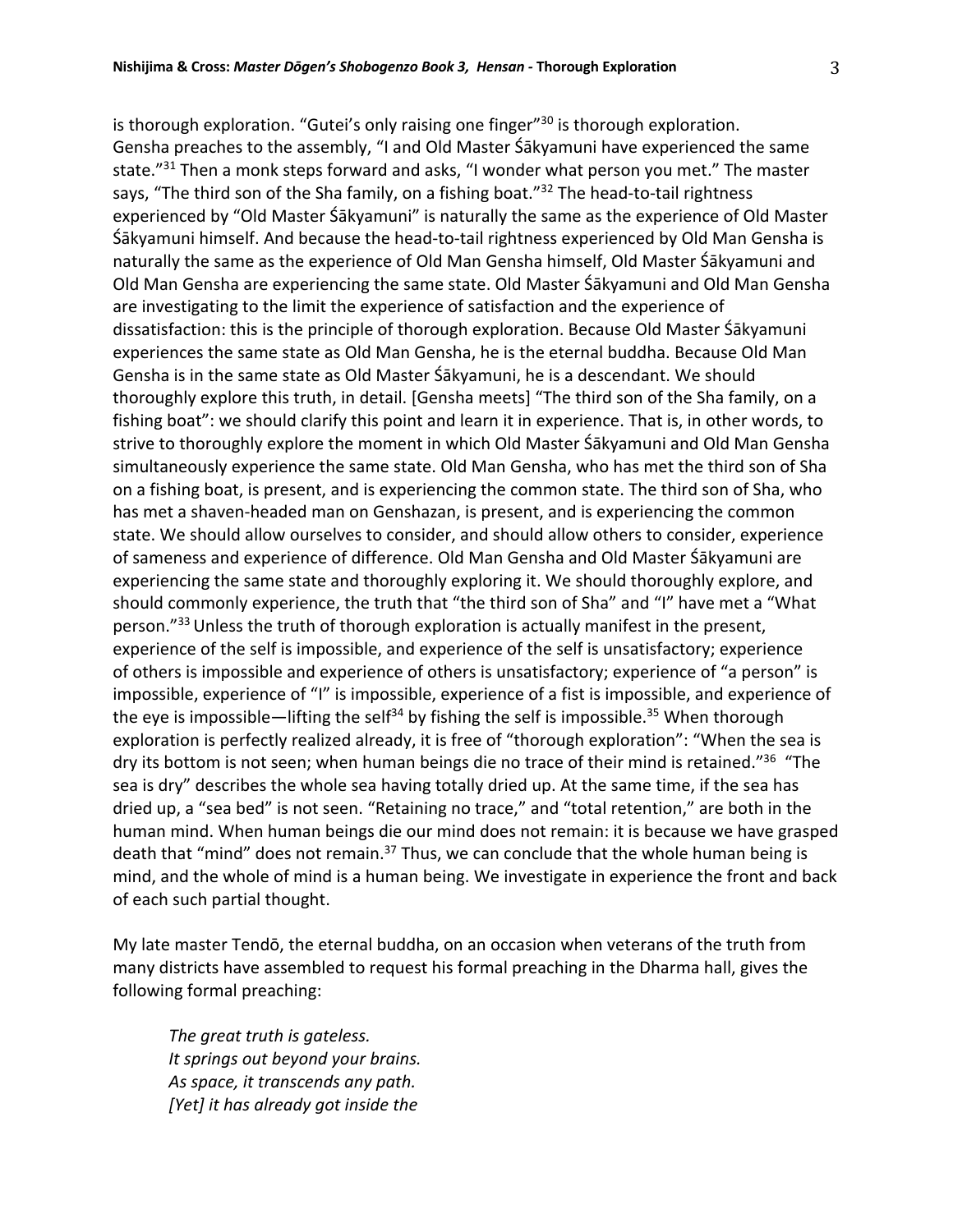## *nostrils of Seiryō.*<sup>38</sup>

Meeting with it like this would be inimical to imitators of Gautama, And a womb of trouble for those of Rinzai.

Aye. . .A great master tumbles, dancing in the spring breeze. Falling in amazement, apricot blossoms scatter a riot of crimson.<sup>39</sup> For the present formal preaching in the Dharma hall, the veterans of many districts have gathered at the time when my late master, the eternal buddha, is the abbot of Seiryōji in Kenkōfu City.<sup>40</sup> That they are "veterans of the truth" means that they have been either the master's disciples or his companions on the zazen platform. While [themselves] the masters of many districts, they are, in this way, his old friends. How could their number not be great? It is an occasion on which they have assembled to petition [the master] for formal preaching in the Dharma hall. Veterans who totally lack something concrete to say are not among his friends, and not in that number of petitioning friends who, despite being great and valuable themselves, wait upon him and request [his preaching]. In general, my late master's state of thorough exploration is beyond the masters of other districts. In the last two or three hundred years in great Song China, there has been no eternal buddha to equal my late master. "The great truth is gateless" describes four or five thousand willow quarters<sup>41</sup> and twenty or thirty thousand music halls. In "springing out" of such places with the whole body, we employ no methods other than "springing out beyond the brain" and "getting inside the nostrils." Both are learning in practice. Those who have never experienced springing free beyond the brain and never experienced transformation of the body inside the nostrils, are not people of learning in practice and are not men of thorough exploration. We should learn the meaning of "thorough exploration" only under Gensha. When the Fourth Patriarch learned in practice for nine years under the Third Patriarch, $42$  that was just thorough exploration. Zen Master Nansen [Fu]gan's<sup>43</sup> living only in Chiyō district,  $44$  and not leaving the mountains for a small matter of thirty years, was thorough exploration. The efforts to learn in practice of Ungan, Dōgo, <sup>45</sup> and the others, during forty years on Yakusan Mountain, were thorough exploration itself. The Second Patriarch learned in practice for eight years on Sūzan Mountain, and explored the skin, flesh, bones, and marrow to the limit. Thorough exploration is just sitting and getting free of body and mind. The state at the present moment in which going is going there and coming is coming here, there being no gap between them, is thorough exploration with the whole body, and it is the whole body of "the great truth." Walking on, over Vairocana's head<sup>46</sup> is the state without emotion.<sup>47 And</sup> decisive attainment of the state like this is the conduct of a Vairocana. When we have mastered thorough exploration of "springing out," the state is that a gourd springs out of a gourd, and we have, for a long time, seen the top of a gourd as a practice place for singling out the state of buddha. Life is like a thread,<sup>48</sup> and a gourd performs thorough exploration of a gourd. We have only seen that erecting a stalk of grass<sup>49</sup> is thorough exploration.

Preached to the assembly in a hut at the foot of Mount Yamashibu on the twenty-seventh day of the eleventh lunar month in the first year of Kangen.50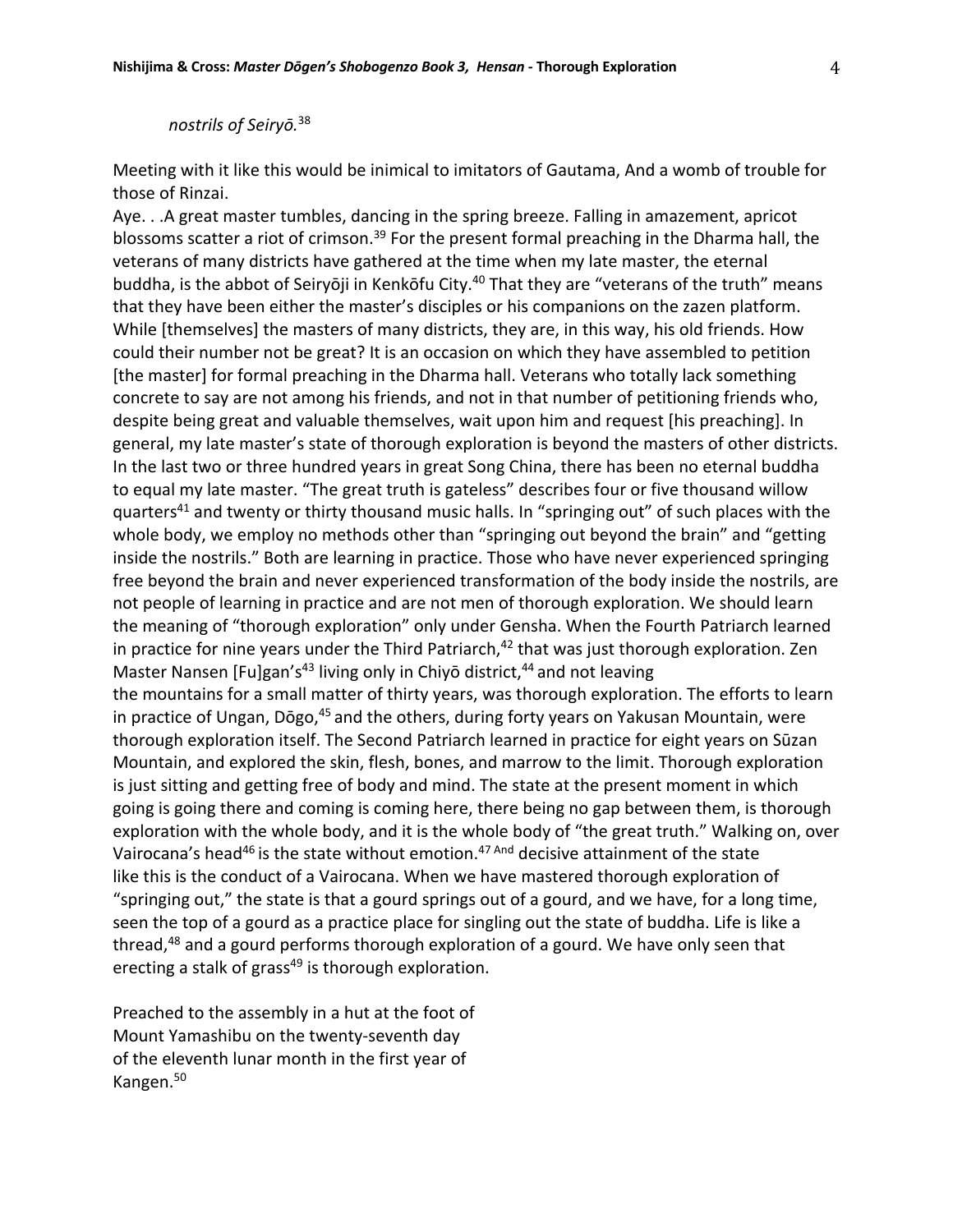## **Notes**

1 Keitokudentōroku, chap. 15: Master Tōzan is asked the meaning of action. He replies, "Straightway there should be no strings under the feet." In China captured birds had string tied around their feet to stop them flying away, so having no strings under the feet means being free of hindrances that pull one down. See also Chapter Twentyseven (Vol. II), Zazenshin, paragraph 44.

2 Keitokudentōroku, chap. 3, says, "Haradai, having reverentially received the master's instruction, said, 'Pray lend me your mystical power.' After he had spoken, clouds appeared under his feet." Clouds appearing under the feet suggests the realization of concrete mystical power.

3 The words of the twenty-seventh patriarch, Master Praj.ātara, quoted in the Keitokudentōroku, chap. 2, describe the oneness in reality of phenomena (flowers) and substance (the world).

4 Master Tōzan's words quoted from the Keitokudentōroku, chap. 15. See also Shinjishōbōgenzō, pt. 1, no. 55; Chapter Forty (Vol. II), Gabyō, paragraph 211.

5 The words of Master Engo Kokugon, recorded in the Engozenjigoroku, vol. 2. 6 "Exploring in practice" is sangaku, usually translated as "learn in practice." San,

translated in the chapter title as "exploration," literally means "visit" but not in a sightseeing sense; it includes the meaning of participation in, experience of, or devotion to something. The character san appears very frequently in the Shōbōgenzō in the compounds sangaku, "learn in practice" or "learn by experience," sankyū, "investigate," "master in practice," etc. Master Dōgen used it as a prefix to make a verb more suggestive of the real Buddhist process (i.e., not only learning knowledge but learning of a condition of body and mind). See also notes to Chapter Fifty-seven,

Menju, paragraph 183. 7 Master Gensha Shibi (835–907), successor of Master Seppō Gison. Great Master Shūitsu is his posthumous title.

8 Bizuda. Bi is from the name Shibi. Zuda is a nickname derived from the Sanskrit word dhūta, which means hard or ascetic practice. The twelve dhūtas are listed in Chapter Thirty (Vol. II), Gyōji. See also LS 2.310.

9 It was inevitable for Master Bodhidharma to come to China, and it was inevitable for the Second Patriarch in China, Master Taiso Eka, to stay in China. They did not follow personal preferences.

10 Keitokudentōroku, chap. 18. See also Chapter Four (Vol. I), Ikka-no-myōju.

11 Nan no kaikyū ka kore aran means, in other words, "How is it possible for any subdivisions to exist?" The phrase suggests the holistic viewpoint. Chinese source not traced.

12 Master Nangaku Ejō (677–744), successor of Master Daikan Enō. Zen Master Daie is his posthumous title.

13 Sanzuru in this case includes the meaning of entering the master's order as a disciple. See note 6.

14 Master Daikan Enō (638–713), successor of Master Daiman Kōnin.

15 Or "What is that comes like this?" See notes to Chapter Twenty-nine (Vol. II), Inmo, paragraph 108.

16 Ichi-jakusu, "conclusion," literally expresses placing a stone in a game of go.

17 Shinji-shōbōgenzō, pt. 2, no. 1. In the Shinji-shōbōgenzō version, Master Daikan Enō says, "Just this untaintedness is that which buddhas guard and desire. You are like that, I am also like that, and the patriarchs of India were also like that."

18 Tenshin means 1) transforming one's physical state, e.g., by putting on the kaṣāya,

going for a walk, or listening to words of transformation such as "Profoundly believe in cause and effect!"; 2) moving one's body (from A to B) or changing one's standpoint. 19 Master Bodhidharma is not only an abstract concept.

20 Tenshin, as in note 18. The point here is the independence of Master Bodhidharma's action.

21 Gomyaku no honshin, lit., "turning over his body in the stream of words" or "somer -